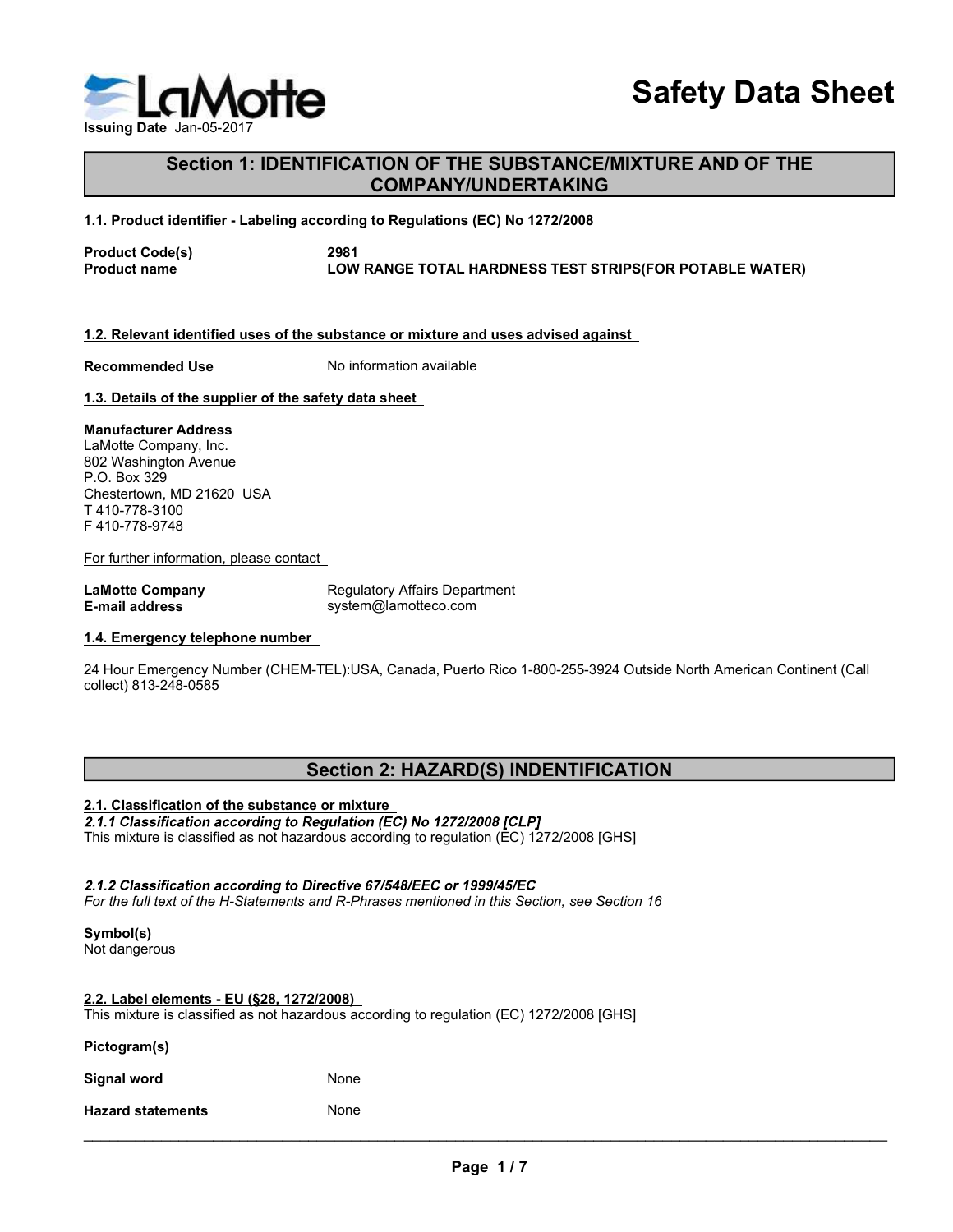2981 LOW RANGE TOTAL HARDNESS TEST<br>STRIPS(FOR POTABLE WATER)<br>P264 - Wash face, hands and any exposed skin thoroughly after handling. P280 - Wear eye protection/ face pro<br>P235 - Store in a well-ventilated place. Keep cool. P264 - Wash face, hands and any exposed skin thoroughly after handling. P280 - Wear eye protection/ face protection. P403 +<br>P284 - Wash face, hands and any exposed skin thoroughly after handling. P280 - Wear eye protection P264 - Wash face, hands and any exposed skin thoroughly after handling. P280 - Wear eye protection/ face protection. P403 +<br>P235 - Store in a well-ventilated place. Keep cool. P103 - Read label before use. P102 - Keep out 2981 LOW RANGE TOTAL HARDNESS TEST<br>STRIPS(FOR POTABLE WATER)<br>P264 - Wash face, hands and any exposed skin thoroughly after handling. P280 - Wear eye p<br>P235 - Store in a well-ventilated place. Keep cool. P103 - Read label b **2981 LOW RANGE TOTAL HARDNESS TEST<br>
STRIPS(FOR POTABLE WATER)**<br>
P264 - Wash face, hands and any exposed skin thoroughly after handling. P280 - Wea<br>
P235 - Store in a well-ventilated place. Keep cool. P103 - Read label bef **EXECUTE ANDIFICATE STAND SET AND AND SET AND ARRES STEST AND STANDABLE WATER)**<br>
FOR THE POSTABLE WATER)<br>
FOR THE PASS - Store in a well-ventilated place. Keep cool. P103 - Read label before use. P102 - Keep out of reach o 2981 LOW RANGE TOTAL HARDNESS TEST Revision Date<br>STRIPS(FOR POTABLE WATER)<br>P284 - Wash face, hands and any exposed skin thoroughly after handling. P280 - Wear eye protection/ face protection<br>P235 - Store in a well-ventilat For the full text of the H-Statements and R-Phrases mentioned in this Section, see Section 16<br>
STRIPS (FOR POTABLE WATER)<br>
P254 - Wash face, hands and any exposed skin thoroughly after handling, P280 - Wear eye protection/

\_\_\_\_\_\_\_\_\_\_\_\_\_\_\_\_\_\_\_\_\_\_\_\_\_\_\_\_\_\_\_\_\_\_\_\_\_\_\_\_\_\_\_\_\_\_\_\_\_\_\_\_\_\_\_\_\_\_\_\_\_\_\_\_\_\_\_\_\_\_\_\_\_\_\_\_\_\_\_\_\_\_\_\_\_\_\_\_\_\_\_\_\_

# Section 3: COMPOSITION/ INFORMATION OF INGREDIENTS\*

# Section 4: FIRST AID MEASURES

|                                                                                | P264 - Wash face, hands and any exposed skin thoroughly after handling. P280 - Wear eye protection/ face protection. P403 +<br>P235 - Store in a well-ventilated place. Keep cool. P103 - Read label before use. P102 - Keep out of reach of children. |
|--------------------------------------------------------------------------------|--------------------------------------------------------------------------------------------------------------------------------------------------------------------------------------------------------------------------------------------------------|
| 2.3. Other hazards<br>None known                                               |                                                                                                                                                                                                                                                        |
|                                                                                | Section 3: COMPOSITION/ INFORMATION OF INGREDIENTS*                                                                                                                                                                                                    |
| 3.1 Substances                                                                 |                                                                                                                                                                                                                                                        |
| Chemical nature of the preparation<br>Non hazardous product. SDS not required. |                                                                                                                                                                                                                                                        |
|                                                                                | For the full text of the H-Statements and R-Phrases mentioned in this Section, see Section 16                                                                                                                                                          |
|                                                                                | <b>Section 4: FIRST AID MEASURES</b>                                                                                                                                                                                                                   |
| 4.1. Description of first aid measures                                         |                                                                                                                                                                                                                                                        |
| Inhalation                                                                     | Remove to fresh air.                                                                                                                                                                                                                                   |
| Skin contact                                                                   | Wash off immediately with soap and plenty of water for at least 15 minutes. Take off<br>contaminated clothing and wash before reuse. Consult a physician if necessary.                                                                                 |
| Eye contact                                                                    | IF IN EYES: Rinse cautiously with water for several minutes. Remove contact lenses, if<br>present and easy to do. Continue rinsing.                                                                                                                    |
| Ingestion                                                                      | Clean mouth with water and drink afterwards plenty of water.                                                                                                                                                                                           |
| 4.2. Most important symptoms and effects, both acute and delayed               | The most important known symptoms and effects are described in the labeling (see section 2.2) and/or in section 11                                                                                                                                     |
| None known                                                                     | 4.3. Indication of any immediate medical attention and special treatment needed                                                                                                                                                                        |
|                                                                                | <b>Section 5: FIREFIGHTER MEASURES</b>                                                                                                                                                                                                                 |
| 5.1. Extinguishing media                                                       |                                                                                                                                                                                                                                                        |
| Suitable extinguishing media                                                   | Use extinguishing measures that are appropriate to local circumstances and the<br>surrounding environment.                                                                                                                                             |
| 5.2. Special hazards arising from the substance or mixture                     |                                                                                                                                                                                                                                                        |
| Specific hazards arising from the<br>chemical                                  | No information available                                                                                                                                                                                                                               |

# Section 5: FIREFIGHTER MEASURES

| Remove to fresh air.<br>Inhalation<br>Wash off immediately with soap and plenty of water for at least 15 minutes. Take off<br>contaminated clothing and wash before reuse. Consult a physician if necessary.<br>IF IN EYES: Rinse cautiously with water for several minutes. Remove contact lenses, if<br>present and easy to do. Continue rinsing.<br>Clean mouth with water and drink afterwards plenty of water.<br><b>Section 5: FIREFIGHTER MEASURES</b><br>Use extinguishing measures that are appropriate to local circumstances and the<br>surrounding environment.<br>No information available<br>As in any fire, wear self-contained breathing apparatus pressure-demand, MSHA/NIOSH<br>(approved or equivalent) and full protective gear<br><b>Section 6: ACCIDENTAL RELEASE MEASURES</b><br>Page 2/7 |  |
|------------------------------------------------------------------------------------------------------------------------------------------------------------------------------------------------------------------------------------------------------------------------------------------------------------------------------------------------------------------------------------------------------------------------------------------------------------------------------------------------------------------------------------------------------------------------------------------------------------------------------------------------------------------------------------------------------------------------------------------------------------------------------------------------------------------|--|
| Skin contact<br>Eye contact<br>Ingestion<br>4.2. Most important symptoms and effects, both acute and delayed<br>The most important known symptoms and effects are described in the labeling (see section 2.2) and/or in section 11<br>4.3. Indication of any immediate medical attention and special treatment needed<br>None known<br>5.1. Extinguishing media<br>Suitable extinguishing media<br>5.2. Special hazards arising from the substance or mixture<br>Specific hazards arising from the<br>chemical<br>5.3. Advice for firefighters<br>Special protective equipment for<br>firefighters                                                                                                                                                                                                               |  |
|                                                                                                                                                                                                                                                                                                                                                                                                                                                                                                                                                                                                                                                                                                                                                                                                                  |  |
|                                                                                                                                                                                                                                                                                                                                                                                                                                                                                                                                                                                                                                                                                                                                                                                                                  |  |
|                                                                                                                                                                                                                                                                                                                                                                                                                                                                                                                                                                                                                                                                                                                                                                                                                  |  |
|                                                                                                                                                                                                                                                                                                                                                                                                                                                                                                                                                                                                                                                                                                                                                                                                                  |  |
|                                                                                                                                                                                                                                                                                                                                                                                                                                                                                                                                                                                                                                                                                                                                                                                                                  |  |
|                                                                                                                                                                                                                                                                                                                                                                                                                                                                                                                                                                                                                                                                                                                                                                                                                  |  |
|                                                                                                                                                                                                                                                                                                                                                                                                                                                                                                                                                                                                                                                                                                                                                                                                                  |  |
|                                                                                                                                                                                                                                                                                                                                                                                                                                                                                                                                                                                                                                                                                                                                                                                                                  |  |
|                                                                                                                                                                                                                                                                                                                                                                                                                                                                                                                                                                                                                                                                                                                                                                                                                  |  |
|                                                                                                                                                                                                                                                                                                                                                                                                                                                                                                                                                                                                                                                                                                                                                                                                                  |  |
|                                                                                                                                                                                                                                                                                                                                                                                                                                                                                                                                                                                                                                                                                                                                                                                                                  |  |
|                                                                                                                                                                                                                                                                                                                                                                                                                                                                                                                                                                                                                                                                                                                                                                                                                  |  |
|                                                                                                                                                                                                                                                                                                                                                                                                                                                                                                                                                                                                                                                                                                                                                                                                                  |  |
|                                                                                                                                                                                                                                                                                                                                                                                                                                                                                                                                                                                                                                                                                                                                                                                                                  |  |
|                                                                                                                                                                                                                                                                                                                                                                                                                                                                                                                                                                                                                                                                                                                                                                                                                  |  |
|                                                                                                                                                                                                                                                                                                                                                                                                                                                                                                                                                                                                                                                                                                                                                                                                                  |  |
|                                                                                                                                                                                                                                                                                                                                                                                                                                                                                                                                                                                                                                                                                                                                                                                                                  |  |
|                                                                                                                                                                                                                                                                                                                                                                                                                                                                                                                                                                                                                                                                                                                                                                                                                  |  |
|                                                                                                                                                                                                                                                                                                                                                                                                                                                                                                                                                                                                                                                                                                                                                                                                                  |  |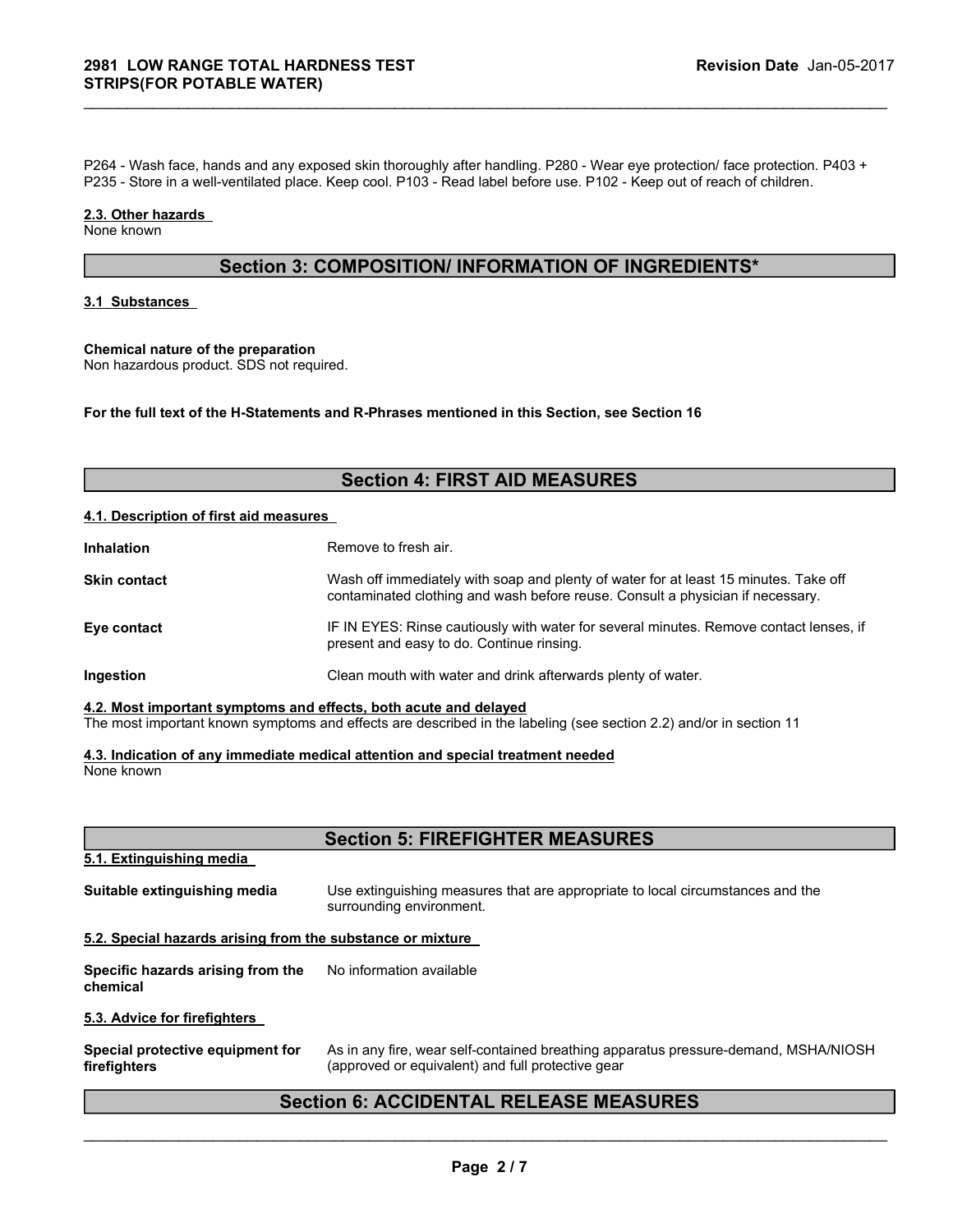| <b>2981 LOW RANGE TOTAL HARDNESS TEST</b><br><b>STRIPS(FOR POTABLE WATER)</b> |                                                                                                                                                                                                                                                                               | Revision Date Jan-05-2017                                                                                                                                                            |
|-------------------------------------------------------------------------------|-------------------------------------------------------------------------------------------------------------------------------------------------------------------------------------------------------------------------------------------------------------------------------|--------------------------------------------------------------------------------------------------------------------------------------------------------------------------------------|
|                                                                               |                                                                                                                                                                                                                                                                               |                                                                                                                                                                                      |
|                                                                               | 6.1. Personal precautions, protective equipment and emergency procedures                                                                                                                                                                                                      |                                                                                                                                                                                      |
| <b>Personal precautions</b>                                                   | Avoid contact with eyes, skin and clothing. Use personal protection recommended in<br>protective clothing. Ensure adequate ventilation, especially in confined areas.                                                                                                         | Section 8. Do not touch damaged containers or spilled material unless wearing appropriate                                                                                            |
| For emergency responders                                                      | Use personal protection recommended in Section 8.                                                                                                                                                                                                                             |                                                                                                                                                                                      |
| 6.2. Environmental precautions                                                |                                                                                                                                                                                                                                                                               |                                                                                                                                                                                      |
| <b>Environmental precautions</b>                                              | See Section 12 for additional Ecological Information.                                                                                                                                                                                                                         |                                                                                                                                                                                      |
| 6.3. Methods and material for containment and cleaning up                     |                                                                                                                                                                                                                                                                               |                                                                                                                                                                                      |
| <b>Methods for containment</b>                                                | Not Applicable.                                                                                                                                                                                                                                                               |                                                                                                                                                                                      |
| Methods for cleaning up                                                       | Contain and collect spillage with non-combustible absorbent material, (e.g. sand, earth,<br>diatomaceous earth, vermiculite) and place in container for disposal according to local /<br>national regulations (see Section 13). After cleaning, flush away traces with water. |                                                                                                                                                                                      |
| 6.4. Reference to other sections                                              | For disposal see section 13.                                                                                                                                                                                                                                                  |                                                                                                                                                                                      |
| Up                                                                            | Methods for Containment and Clean Pick up and transfer to properly labelled containers.                                                                                                                                                                                       |                                                                                                                                                                                      |
|                                                                               | <b>Section 7: HANDLING AND STORAGE</b>                                                                                                                                                                                                                                        |                                                                                                                                                                                      |
| 7.1. Precautions for safe handling                                            |                                                                                                                                                                                                                                                                               |                                                                                                                                                                                      |
| Handling                                                                      | eyes, skin and clothing. Do not taste or swallow. Do not eat, drink, or smoke when using<br>this product.                                                                                                                                                                     | Handle in accordance with good industrial hygiene and safety practice. Avoid contact with                                                                                            |
| <b>Hygiene Measures</b>                                                       | this product. Take off contaminated clothing and wash before reuse.                                                                                                                                                                                                           | Handle in accordance with good industrial hygiene and safety practice. Wash hands before<br>breaks and immediately after handling the product. Do not eat, drink or smoke when using |
| 7.2. Conditions for safe storage, including any incompatibilities             |                                                                                                                                                                                                                                                                               |                                                                                                                                                                                      |
| <b>Storage</b>                                                                | of children.                                                                                                                                                                                                                                                                  | Keep containers tightly closed in a dry, cool and well-ventilated place. Keep out of the reach                                                                                       |

# Section 7: HANDLING AND STORAGE

| 6.5. Metrious and material for containment and cleaning up        |                                                                                                                                                                                                                                                                               |
|-------------------------------------------------------------------|-------------------------------------------------------------------------------------------------------------------------------------------------------------------------------------------------------------------------------------------------------------------------------|
| <b>Methods for containment</b>                                    | Not Applicable.                                                                                                                                                                                                                                                               |
| Methods for cleaning up                                           | Contain and collect spillage with non-combustible absorbent material, (e.g. sand, earth,<br>diatomaceous earth, vermiculite) and place in container for disposal according to local /<br>national regulations (see Section 13). After cleaning, flush away traces with water. |
| 6.4. Reference to other sections                                  | For disposal see section 13.                                                                                                                                                                                                                                                  |
| Up                                                                | Methods for Containment and Clean Pick up and transfer to properly labelled containers.                                                                                                                                                                                       |
|                                                                   | <b>Section 7: HANDLING AND STORAGE</b>                                                                                                                                                                                                                                        |
| 7.1. Precautions for safe handling                                |                                                                                                                                                                                                                                                                               |
| <b>Handling</b>                                                   | Handle in accordance with good industrial hygiene and safety practice. Avoid contact with<br>eyes, skin and clothing. Do not taste or swallow. Do not eat, drink, or smoke when using<br>this product.                                                                        |
| <b>Hygiene Measures</b>                                           | Handle in accordance with good industrial hygiene and safety practice. Wash hands before<br>breaks and immediately after handling the product. Do not eat, drink or smoke when using<br>this product. Take off contaminated clothing and wash before reuse.                   |
| 7.2. Conditions for safe storage, including any incompatibilities |                                                                                                                                                                                                                                                                               |
| <b>Storage</b>                                                    | Keep containers tightly closed in a dry, cool and well-ventilated place. Keep out of the reach<br>of children.                                                                                                                                                                |
| 7.3. Specific end use(s)                                          |                                                                                                                                                                                                                                                                               |
|                                                                   | Apart from the uses mentioned in section 1.2 no other specific uses are stipulated                                                                                                                                                                                            |
|                                                                   | <b>Section 8: EXPOSURE CONTROLS AND PERSONAL PROTECTION</b>                                                                                                                                                                                                                   |
| 8.1. Control parameters                                           |                                                                                                                                                                                                                                                                               |
| Derived No Effect Level (DNEL)                                    | No information available.                                                                                                                                                                                                                                                     |
| <b>Predicted No Effect Concentration</b><br>(PNEC)                | No information available.                                                                                                                                                                                                                                                     |
| 8.2. Exposure controls                                            |                                                                                                                                                                                                                                                                               |
| <b>Engineering Measures</b>                                       | Showers<br>Eyewash stations                                                                                                                                                                                                                                                   |

# Section 8: EXPOSURE CONTROLS AND PERSONAL PROTECTION

|                                                                   | breaks and immediately after handling the product. Do not eat, drink or smoke when using<br>this product. Take off contaminated clothing and wash before reuse. | Handle in accordance with good industrial hygiene and salety practice. Wash hands before |
|-------------------------------------------------------------------|-----------------------------------------------------------------------------------------------------------------------------------------------------------------|------------------------------------------------------------------------------------------|
| 7.2. Conditions for safe storage, including any incompatibilities |                                                                                                                                                                 |                                                                                          |
| <b>Storage</b>                                                    | Keep containers tightly closed in a dry, cool and well-ventilated place. Keep out of the reach<br>of children.                                                  |                                                                                          |
| 7.3. Specific end use(s)                                          |                                                                                                                                                                 |                                                                                          |
|                                                                   | Apart from the uses mentioned in section 1.2 no other specific uses are stipulated                                                                              |                                                                                          |
|                                                                   | <b>Section 8: EXPOSURE CONTROLS AND PERSONAL PROTECTION</b>                                                                                                     |                                                                                          |
| 8.1. Control parameters                                           |                                                                                                                                                                 |                                                                                          |
| <b>Derived No Effect Level (DNEL)</b>                             | No information available.                                                                                                                                       |                                                                                          |
| <b>Predicted No Effect Concentration</b><br>(PNEC)                | No information available.                                                                                                                                       |                                                                                          |
| 8.2. Exposure controls                                            |                                                                                                                                                                 |                                                                                          |
| <b>Engineering Measures</b>                                       | <b>Showers</b><br>Eyewash stations                                                                                                                              |                                                                                          |
|                                                                   | Page 3/7                                                                                                                                                        |                                                                                          |
|                                                                   |                                                                                                                                                                 |                                                                                          |
|                                                                   |                                                                                                                                                                 |                                                                                          |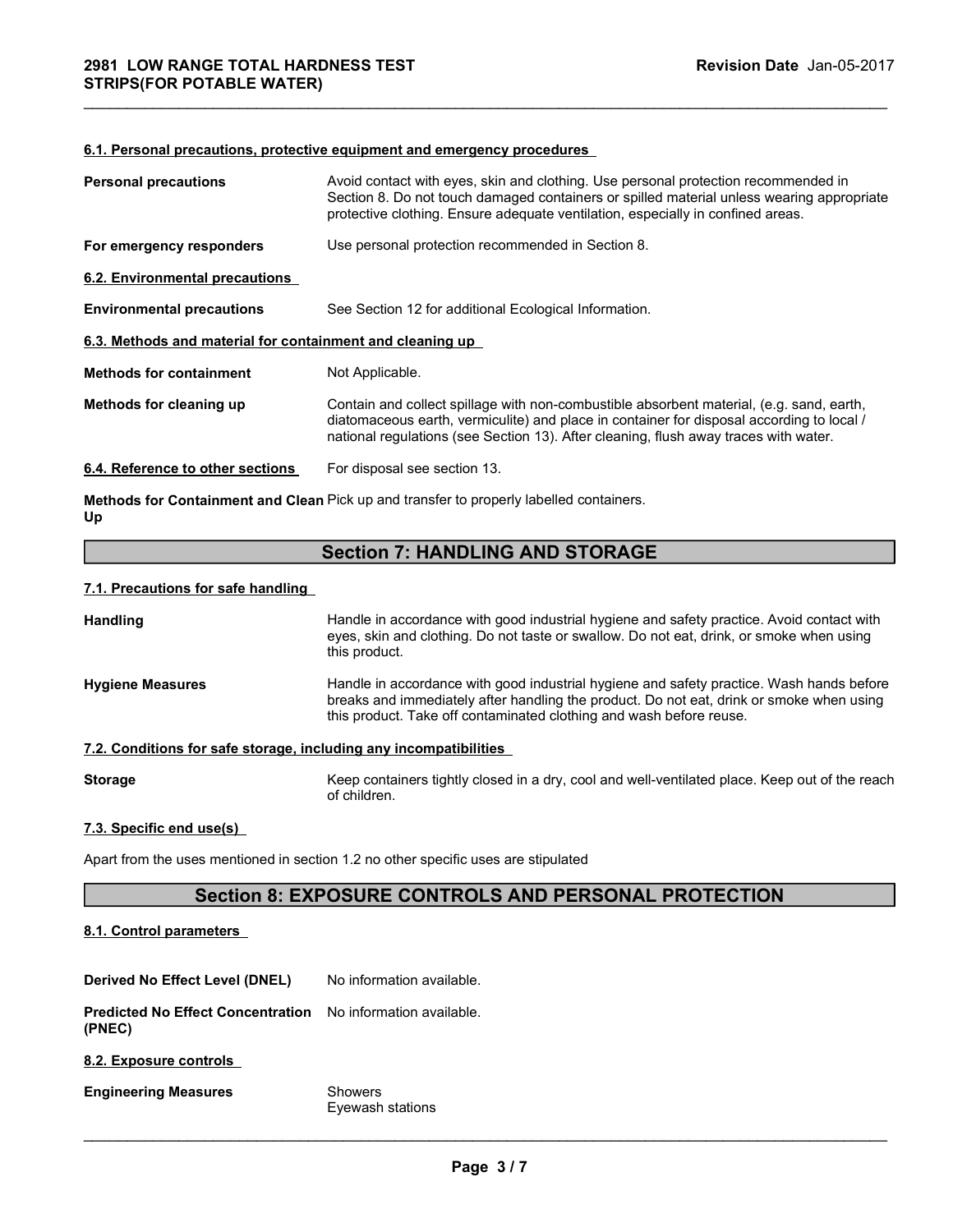| 2981 LOW RANGE TOTAL HARDNESS TEST<br><b>STRIPS(FOR POTABLE WATER)</b> |                                                                                                                                                                                                                                                                                                                                              | Revision Date Jan-05-2017                            |
|------------------------------------------------------------------------|----------------------------------------------------------------------------------------------------------------------------------------------------------------------------------------------------------------------------------------------------------------------------------------------------------------------------------------------|------------------------------------------------------|
|                                                                        | Ventilation systems                                                                                                                                                                                                                                                                                                                          |                                                      |
|                                                                        | Ensure adequate ventilation, especially in confined areas                                                                                                                                                                                                                                                                                    |                                                      |
| Personal protective equipment<br><b>Eye/Face Protection</b>            | Wear safety glasses with side shields (or goggles). If splashes are likely to occur:. Face<br>protection shield.                                                                                                                                                                                                                             |                                                      |
| <b>Hand protection</b>                                                 | Rubber/latex/neoprene or other suitable chemical resistant gloves. Please observe the<br>instructions regarding permeability and breakthrough time which are provided by the<br>supplier of the gloves. Also take into consideration the specific local conditions under which<br>the product is used, such as the danger of cuts, abrasion. |                                                      |
| Skin and body protection                                               | Wear appropriate protective gloves and clothing to prevent skin exposure. Wear nitrile<br>gloves.                                                                                                                                                                                                                                            |                                                      |
| <b>Respiratory protection</b>                                          | When workers are facing concentrations above the exposure limit they must use<br>appropriate certified respirators.                                                                                                                                                                                                                          |                                                      |
| <b>Environmental exposure</b><br>controls                              | No special environmental precautions required.                                                                                                                                                                                                                                                                                               |                                                      |
|                                                                        | <b>Section 9: PHYSICAL AND CHEMICAL PROPERTIES</b>                                                                                                                                                                                                                                                                                           |                                                      |
| 9.1. Information on basic physical and chemical properties             |                                                                                                                                                                                                                                                                                                                                              |                                                      |
| <b>Physical state</b><br>Appearance                                    | Test strip<br>White plastic strip with colored test pad Odor                                                                                                                                                                                                                                                                                 | None                                                 |
| <b>Property</b><br>pH                                                  | <u>Values</u>                                                                                                                                                                                                                                                                                                                                | Remarks • Method<br>Not Applicable                   |
| Melting point / freezing point<br>Boiling point / boiling range        |                                                                                                                                                                                                                                                                                                                                              | No information available<br>No information available |
| <b>Flash point</b><br><b>Evaporation rate</b>                          |                                                                                                                                                                                                                                                                                                                                              | Not Applicable<br>No information available           |
| Flammability (solid, gas)                                              |                                                                                                                                                                                                                                                                                                                                              | No information available                             |
| <b>Flammability Limit in Air</b><br>Upper                              | Not applicable                                                                                                                                                                                                                                                                                                                               |                                                      |

# Section 9: PHYSICAL AND CHEMICAL PROPERTIES

|                                                            | was also glassed millioned sillated for gogglooj. Il opiasiloo als liitoly to<br>protection shield.                                                                          |                                                                               |  |
|------------------------------------------------------------|------------------------------------------------------------------------------------------------------------------------------------------------------------------------------|-------------------------------------------------------------------------------|--|
| <b>Hand protection</b>                                     | Rubber/latex/neoprene or other suitable chemical resistant gloves. Please observe the<br>instructions regarding permeability and breakthrough time which are provided by the |                                                                               |  |
|                                                            | supplier of the gloves. Also take into consideration the specific local conditions under which                                                                               |                                                                               |  |
|                                                            | the product is used, such as the danger of cuts, abrasion.                                                                                                                   |                                                                               |  |
| Skin and body protection                                   | Wear appropriate protective gloves and clothing to prevent skin exposure. Wear nitrile<br>gloves.                                                                            |                                                                               |  |
| <b>Respiratory protection</b>                              | appropriate certified respirators.                                                                                                                                           | When workers are facing concentrations above the exposure limit they must use |  |
| <b>Environmental exposure</b><br>controls                  | No special environmental precautions required.                                                                                                                               |                                                                               |  |
|                                                            | <b>Section 9: PHYSICAL AND CHEMICAL PROPERTIES</b>                                                                                                                           |                                                                               |  |
| 9.1. Information on basic physical and chemical properties |                                                                                                                                                                              |                                                                               |  |
| <b>Physical state</b>                                      | Test strip                                                                                                                                                                   |                                                                               |  |
| <b>Appearance</b>                                          | White plastic strip with colored test pad Odor                                                                                                                               | None                                                                          |  |
| <b>Property</b>                                            | <b>Values</b>                                                                                                                                                                | Remarks • Method                                                              |  |
| pH                                                         |                                                                                                                                                                              | Not Applicable                                                                |  |
| Melting point / freezing point                             |                                                                                                                                                                              | No information available<br>No information available                          |  |
| Boiling point / boiling range<br><b>Flash point</b>        |                                                                                                                                                                              | Not Applicable                                                                |  |
| <b>Evaporation rate</b>                                    |                                                                                                                                                                              | No information available                                                      |  |
| Flammability (solid, gas)                                  |                                                                                                                                                                              | No information available                                                      |  |
| <b>Flammability Limit in Air</b>                           |                                                                                                                                                                              |                                                                               |  |
| Upper                                                      | Not applicable                                                                                                                                                               |                                                                               |  |
| Lower                                                      | Not applicable                                                                                                                                                               |                                                                               |  |
| Vapor pressure                                             | <17 mmHg @ 20°C                                                                                                                                                              | No information available                                                      |  |
| Vapor density                                              |                                                                                                                                                                              | No information available                                                      |  |
| <b>Specific gravity</b>                                    |                                                                                                                                                                              | No information available                                                      |  |
| <b>Water solubility</b>                                    |                                                                                                                                                                              | No information available                                                      |  |
| Solubility in other solvents                               |                                                                                                                                                                              | No information available                                                      |  |
| <b>Partition coefficient</b>                               |                                                                                                                                                                              | No information available                                                      |  |
| <b>Autoignition temperature</b>                            |                                                                                                                                                                              | No information available                                                      |  |
| <b>Decomposition temperature</b>                           |                                                                                                                                                                              | No information available                                                      |  |
| <b>Kinematic viscosity</b>                                 |                                                                                                                                                                              | No information available                                                      |  |
| <b>Dynamic viscosity</b>                                   |                                                                                                                                                                              | No information available<br>No information available                          |  |
| <b>Explosive properties</b><br><b>Oxidizing properties</b> |                                                                                                                                                                              | No information available                                                      |  |
|                                                            |                                                                                                                                                                              |                                                                               |  |
| 9.2. Other information                                     |                                                                                                                                                                              |                                                                               |  |
| <b>Softening point</b>                                     |                                                                                                                                                                              | No information available                                                      |  |
| <b>Molecular weight</b>                                    |                                                                                                                                                                              | No information available                                                      |  |
| VOC Content (%)                                            |                                                                                                                                                                              | No information available                                                      |  |
| <b>Density</b>                                             |                                                                                                                                                                              | No information available                                                      |  |
| <b>Bulk density</b>                                        |                                                                                                                                                                              | No information available                                                      |  |
|                                                            | <b>Section 10: STABILITY AND REACTIVITY</b>                                                                                                                                  |                                                                               |  |
|                                                            |                                                                                                                                                                              |                                                                               |  |
| 10.1. Reactivity                                           |                                                                                                                                                                              |                                                                               |  |
|                                                            |                                                                                                                                                                              |                                                                               |  |
|                                                            |                                                                                                                                                                              |                                                                               |  |
|                                                            | Page 4/7                                                                                                                                                                     |                                                                               |  |
|                                                            |                                                                                                                                                                              |                                                                               |  |
|                                                            |                                                                                                                                                                              |                                                                               |  |
|                                                            |                                                                                                                                                                              |                                                                               |  |
|                                                            |                                                                                                                                                                              |                                                                               |  |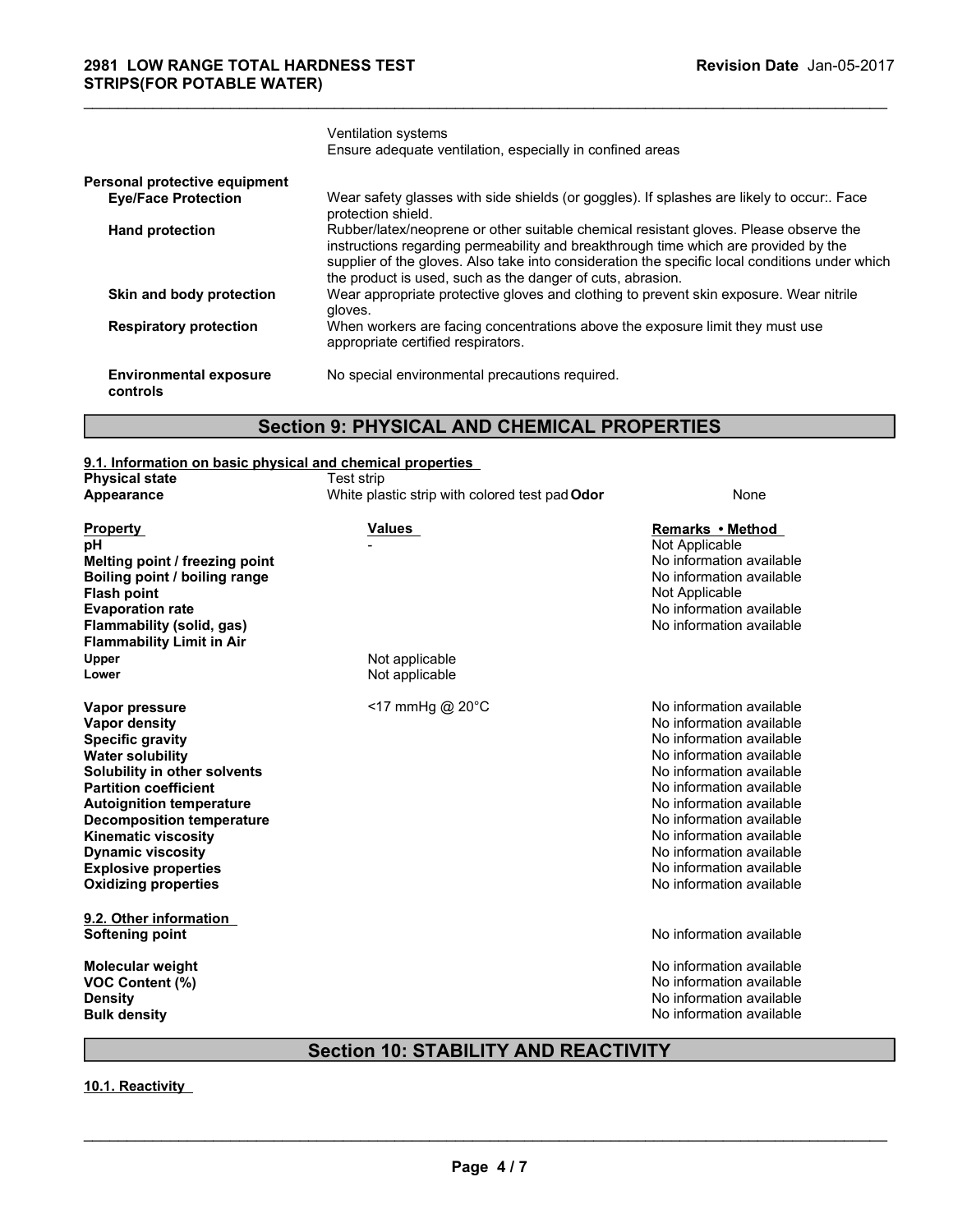# Section 11: TOXICOLOGICAL INFORMATION The are in o known readability<br>
10.2. Chemical stability<br>
Stable under normal conditions of use and storage.<br>
10.3. Possibility of hazardous reactions<br>
10.4. Conditions to avoid<br>
10.4. Conditions to avoid<br>
10.6. Incompatib

| 10.3. Possibility of hazardous reactions   |                                              |  |
|--------------------------------------------|----------------------------------------------|--|
| <b>Hazardous Reactions</b>                 | None under normal processing                 |  |
| 10.4. Conditions to avoid                  |                                              |  |
| None known based on information supplied.  |                                              |  |
| 10.5. Incompatible materials               |                                              |  |
| No materials to be especially mentioned.   |                                              |  |
| 10.6. Hazardous decomposition products     |                                              |  |
| None under normal use.                     |                                              |  |
|                                            | <b>Section 11: TOXICOLOGICAL INFORMATION</b> |  |
| 11.1. Information on toxicological effects |                                              |  |
|                                            |                                              |  |
|                                            |                                              |  |
| <b>Skin corrosion/irritation</b>           | No information available.                    |  |
| Serious eye damage/eye irritation          | No information available.                    |  |
| <b>Sensitization</b>                       | No information available.                    |  |
| <b>Mutagenic effects</b>                   | No information available.                    |  |
| <b>Carcinogenic effects</b>                | No information available.                    |  |
| <b>Reproductive toxicity</b>               | No information available.                    |  |
| <b>STOT - single exposure</b>              | No information available.                    |  |
| <b>STOT - repeated exposure</b>            | No information available.                    |  |
| <b>Aspiration hazard</b>                   | No information available.                    |  |
|                                            |                                              |  |
|                                            | <b>Section 12: ECOLOGICAL INFORMATION</b>    |  |
| 12.1. Toxicity                             |                                              |  |
| 12.2. Persistence and degradability        |                                              |  |
| No product level data available.           |                                              |  |
|                                            |                                              |  |
|                                            |                                              |  |
|                                            | Page 5/7                                     |  |
|                                            |                                              |  |
|                                            |                                              |  |

# Section 12: ECOLOGICAL INFORMATION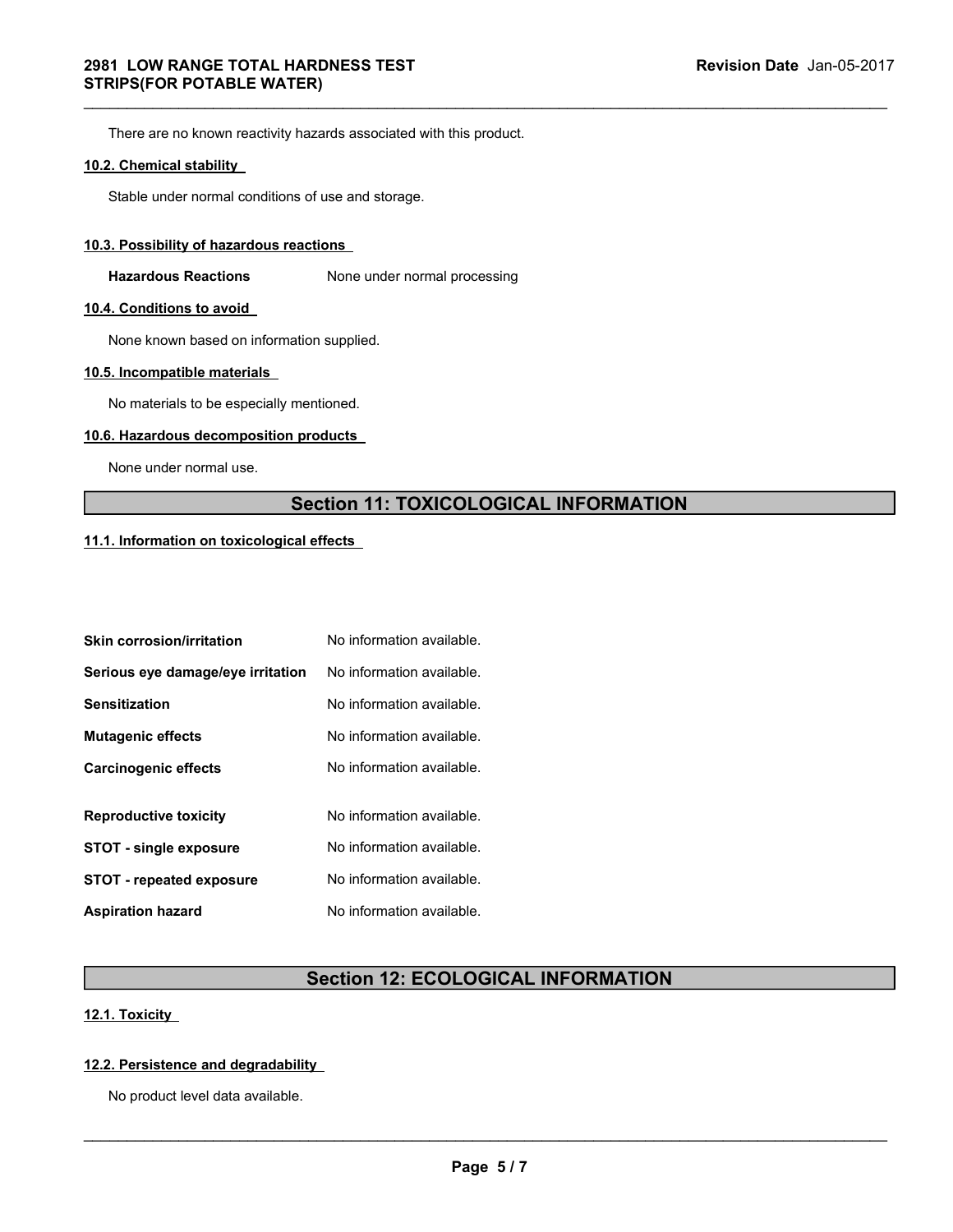# Section 13: DISPOSAL CONSIDERATIONS

| <b>2981 LOW RANGE TOTAL HARDNESS TEST</b><br><b>STRIPS(FOR POTABLE WATER)</b> |                                                                             | Revision Date Jan-05-2017 |
|-------------------------------------------------------------------------------|-----------------------------------------------------------------------------|---------------------------|
| 12.3. Bioaccumulative potential                                               |                                                                             |                           |
| No information available.                                                     |                                                                             |                           |
| 12.4. Mobility in soil                                                        |                                                                             |                           |
| No information available.                                                     |                                                                             |                           |
| 12.5. Results of PBT and vPvB assessment                                      |                                                                             |                           |
| No information available.                                                     |                                                                             |                           |
| 12.6. Other adverse effects                                                   |                                                                             |                           |
|                                                                               | <b>Section 13: DISPOSAL CONSIDERATIONS</b>                                  |                           |
| 13.1. Waste treatment methods                                                 |                                                                             |                           |
| Waste from residues/unused<br>products                                        | Dispose of waste product or used containers according to local regulations. |                           |
| <b>Contaminated packaging</b>                                                 | Do not reuse empty containers.                                              |                           |
|                                                                               | <b>Section 14: TRANSPORT INFORMATION</b>                                    |                           |
| <u>IMDG/IMO</u><br>.                                                          | Not regulated                                                               |                           |

# Section 14: TRANSPORT INFORMATION

| <b>IMDG/IMO</b><br>14.1<br>14.2<br>14.3<br>14.4<br>14.5                                                                                           | Not regulated |  |
|---------------------------------------------------------------------------------------------------------------------------------------------------|---------------|--|
| $\frac{\text{RID}}{14.1}$<br>14.2<br>14.3<br>14.4                                                                                                 |               |  |
| $\frac{\text{ADR}}{\text{14.1}}$<br>14.2<br>14.3<br>14.4<br>14.5                                                                                  | Not regulated |  |
| <b>IATA</b><br>14.1<br>14.2<br>14.3<br>14.4                                                                                                       | Not regulated |  |
| <b>Section 15: REGULATORY INFORMATION</b><br>15.1. Safety, health and environmental regulations/legislation specific for the substance or mixture |               |  |
|                                                                                                                                                   | Page 6/7      |  |
|                                                                                                                                                   |               |  |

# Section 15: REGULATORY INFORMATION